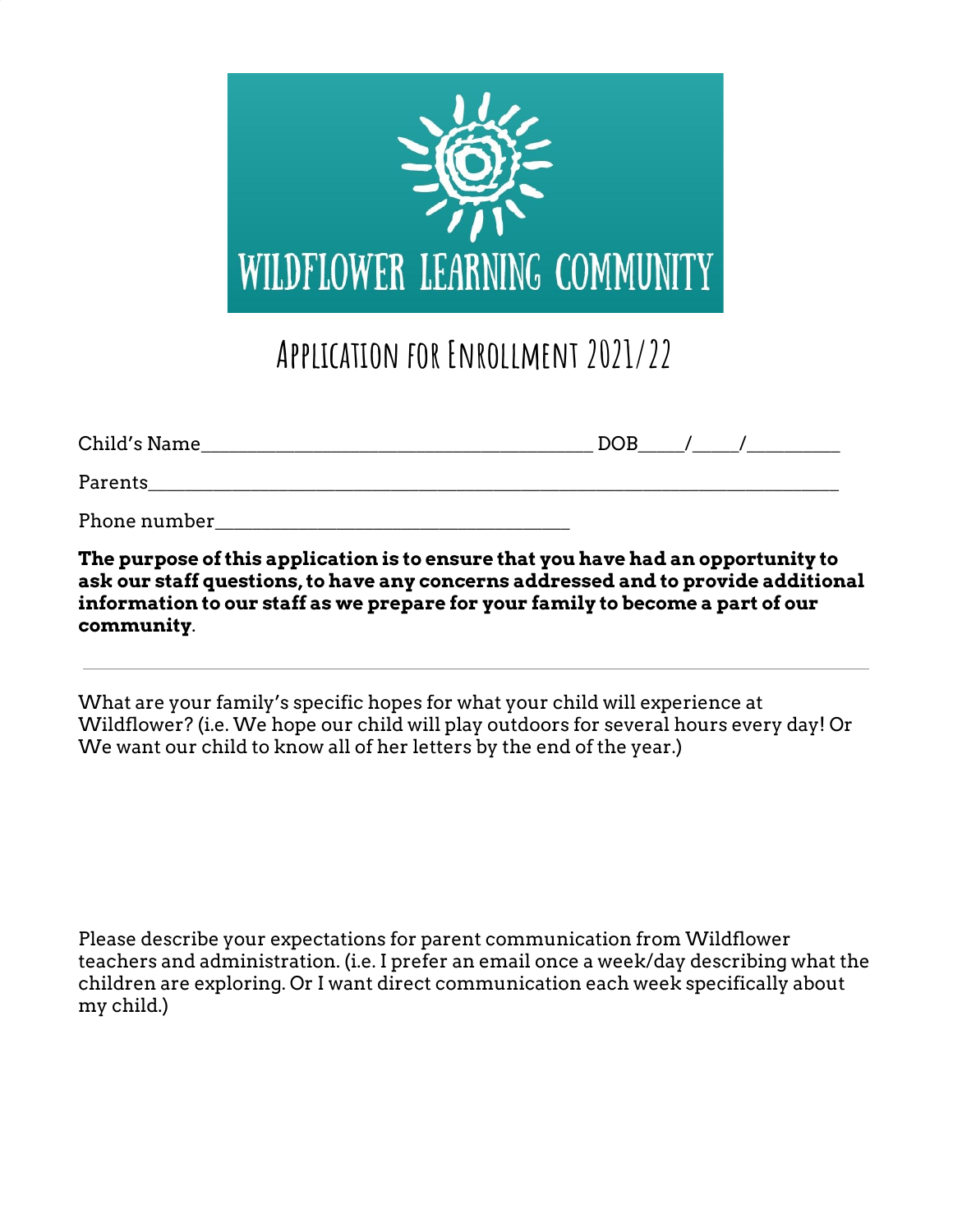If your child has attended preschool previously, please describe any negative experiences you had there (and hope to avoid at Wildflower).

Please describe any needs your child has that you hope we can help your family navigate. (i.e. sensory challenges, transition difficulties, particular fears)

How will your family manage a part-time preschool experience? (i.e. Does one parent stay at home with the children? Do you have a nanny?)

Does your family anticipate **any obstacles** to remaining in our school for the duration of the school year? (i.e. Yes, we know we are moving in February.)

What is the primary reason your family chose Wildflower?

\_\_\_\_\_ proximity to home

\_\_\_\_\_ Wildflower's philosophy (Reggio Emilia-inspired, nature-based, child-directed)

\_\_\_\_\_ Wildflower's commitment to extended outdoor play time

Wildflower's community-based approach (family breakfasts, Sunsets at Wildflower, Parent Collaboration Gatherings, etc)

Other:\_\_\_\_\_\_\_\_\_\_\_\_\_\_\_\_\_\_\_\_\_\_\_\_\_\_\_\_\_\_\_\_\_\_\_\_\_\_\_\_\_\_\_\_\_\_\_\_\_\_\_\_\_\_\_\_\_\_\_\_\_\_\_\_\_\_\_\_\_\_\_\_\_\_\_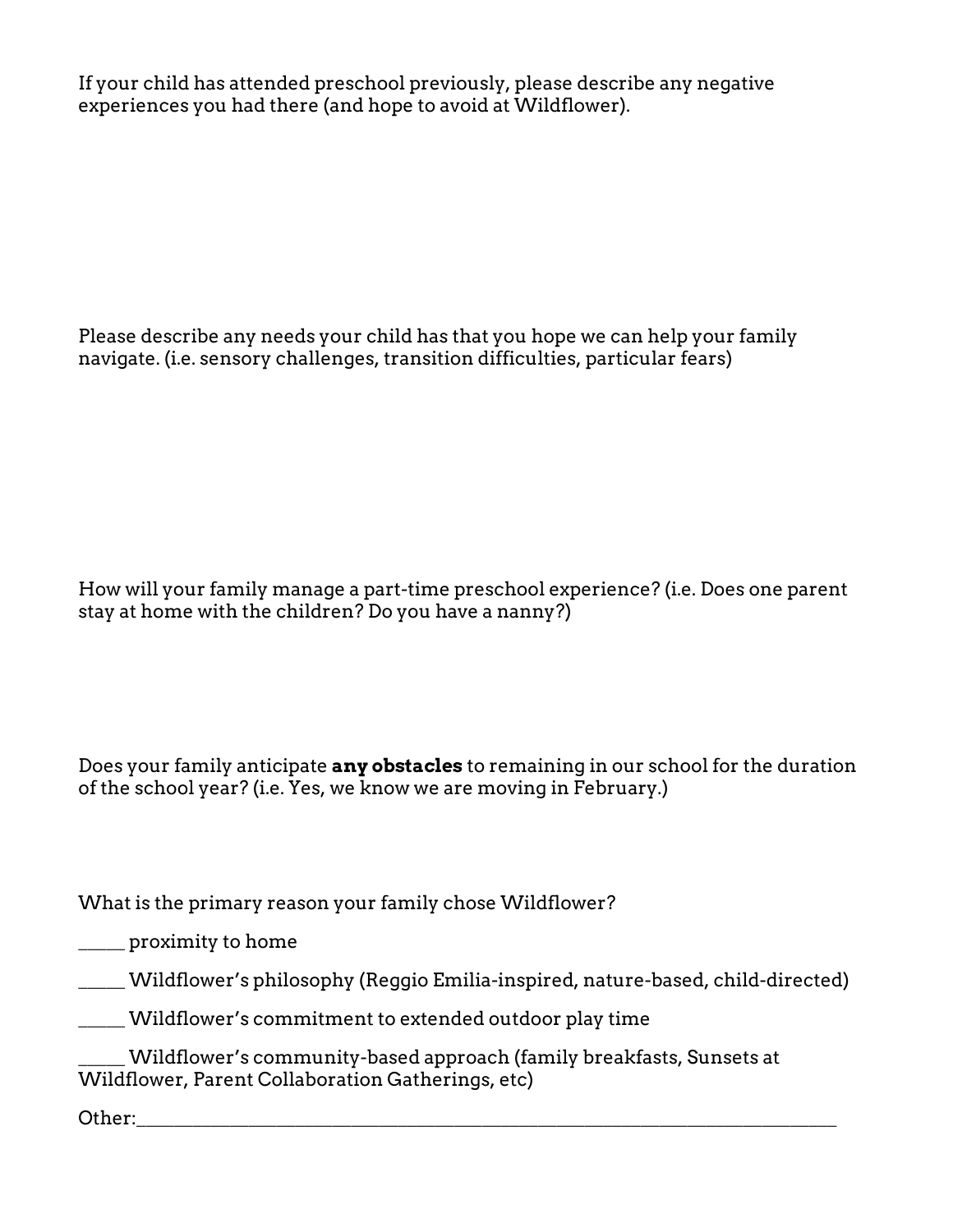If there is any other information you think would be helpful for us to know in order to support your family best, please include it here.

## **Please answer the following questions only if you have completed a tour of our facilities.**

After touring our school and speaking with Shelley, please describe any questions that might be lingering about your child's enrollment (i.e. How does Wildflower handle transitions? What is your policy on potty training? What about food allergies?)

What concerns, if any, arose during your Wildflower tour? Please feel free to share honestly and openly. We deeply value your perspective and take your thoughts and opinions seriously. We will not be offended!

## Once complete, please email this form to

[Shelley@WildflowerLearningCommunity.org](mailto:Shelley@WildflowerLearningCommunity.org). If you have questions or would like additional information, we can schedule a second meeting.

Our one-time, per family (not per student) Enrollment Fee is \$500 and is non-refundable. This fee is due with your signed contract (can be broken into payments as well).

This Application for Enrollment *does not* obligate you to enroll. It is part of the enrollment process, but requires no payment or commitment. We take the enrollment process seriously and aim to provide families with as much time as possible to make this very important decision.